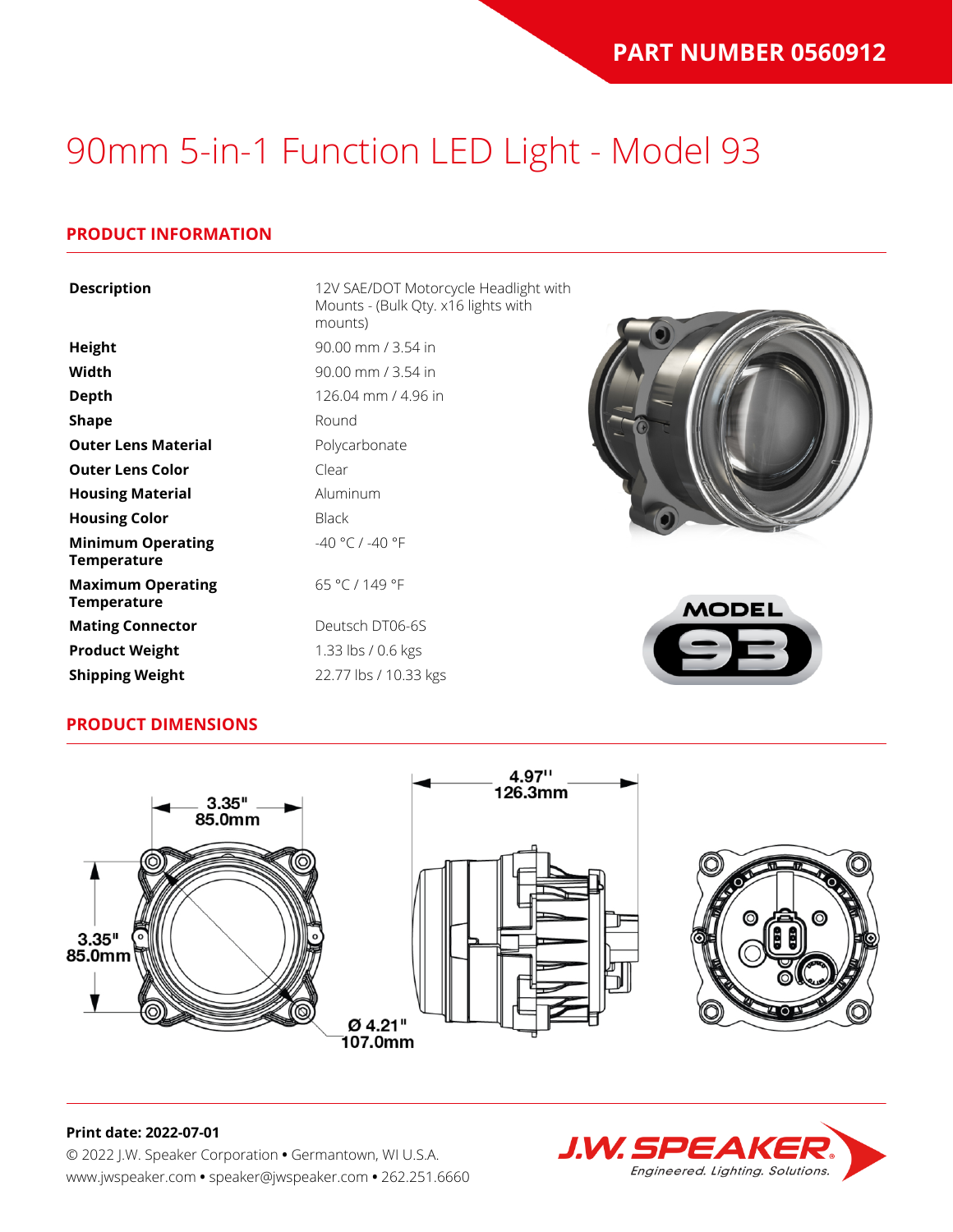### **ELECTRICAL SPECIFICATIONS**

| <b>Input Voltage</b>              | 12V DC                                                                                      |
|-----------------------------------|---------------------------------------------------------------------------------------------|
| <b>Operating Voltage</b>          | 9-16V DC                                                                                    |
| <b>Transient Spike Protection</b> | 150V Peak @ 1 HZ-100 Pulses                                                                 |
| <b>Yellow Wire</b>                | Low Beam                                                                                    |
| <b>Red Wire</b>                   | <b>Front Position</b>                                                                       |
| <b>Black Wire</b>                 | Ground                                                                                      |
| <b>White Wire</b>                 | High Beam                                                                                   |
| <b>Current Draw</b>               | 1.35A @ 12V DC (Low Beam)<br>1.96A @ 12V DC (High Beam)<br>0.111A @ 12V DC (Front Position) |

#### **REGULATORY STANDARDS COMPLIANCE**



Buy America Standards Eco Friendly FMVSS 108 s10.1 (Table XX) IEC IP67 IEC IP69K SAE J222 SAE J584 Tested to ECE Reg. 10

(Radiated Emissions only)

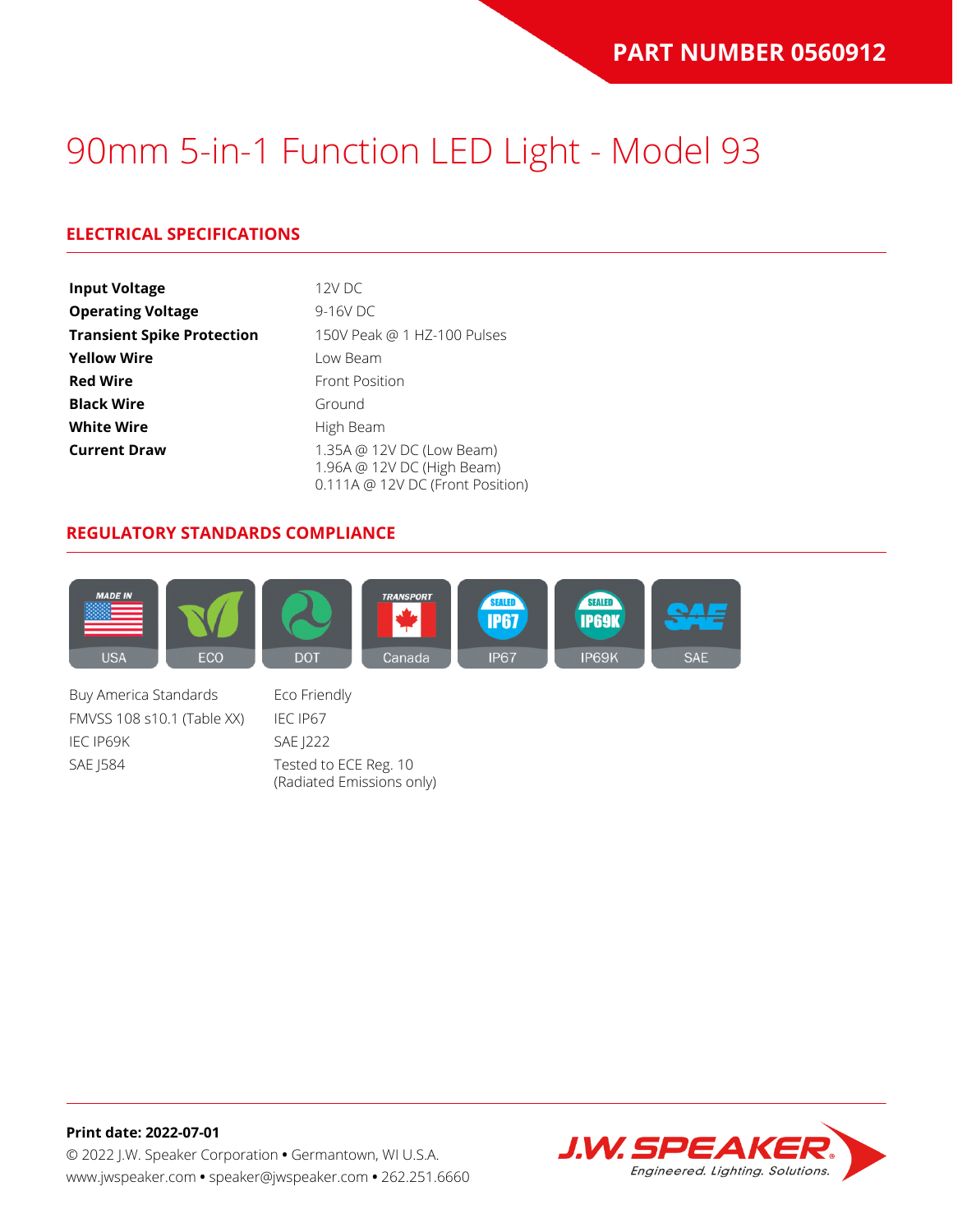#### **PHOTOMETRIC SPECIFICATIONS**

| <b>Raw Lumen Output</b><br><b>Effective Lumen</b> | 1827 (High Beam), 1325(Low Beam)<br>683(High Beam), 495(Low Beam)                     | 240m                                   | Symmetric High Beam (0.75m high at 0°) |
|---------------------------------------------------|---------------------------------------------------------------------------------------|----------------------------------------|----------------------------------------|
| Output<br><b>Candela Output</b>                   | 44,000(High Beam), 23,000(Low<br>Beam)                                                | $10 +$ Lux<br>120m                     |                                        |
| <b>Nominal LED Color</b><br>Temperature           | 5665K                                                                                 | 1 Lux<br>0m<br>120m<br><b>0.25 Lux</b> |                                        |
| <b>Beam Pattern(s)</b>                            | Forward Lighting - High Beam<br>(DOT/ECE)<br>Forward Lighting - Low Beam<br>(DOT/ECE) | 240m                                   | 200m<br>400m<br>600m                   |
|                                                   | Signalization - Front Position                                                        | 240m                                   | Symmetric Low Beam (0.75m high at 0°)  |
|                                                   |                                                                                       | 120m<br>$10 +$ Lux                     |                                        |
|                                                   |                                                                                       | 1 Lux<br>0m                            |                                        |

120m

240m

200m

400m

600m

0.25 Lux

**APPLICATIONS**



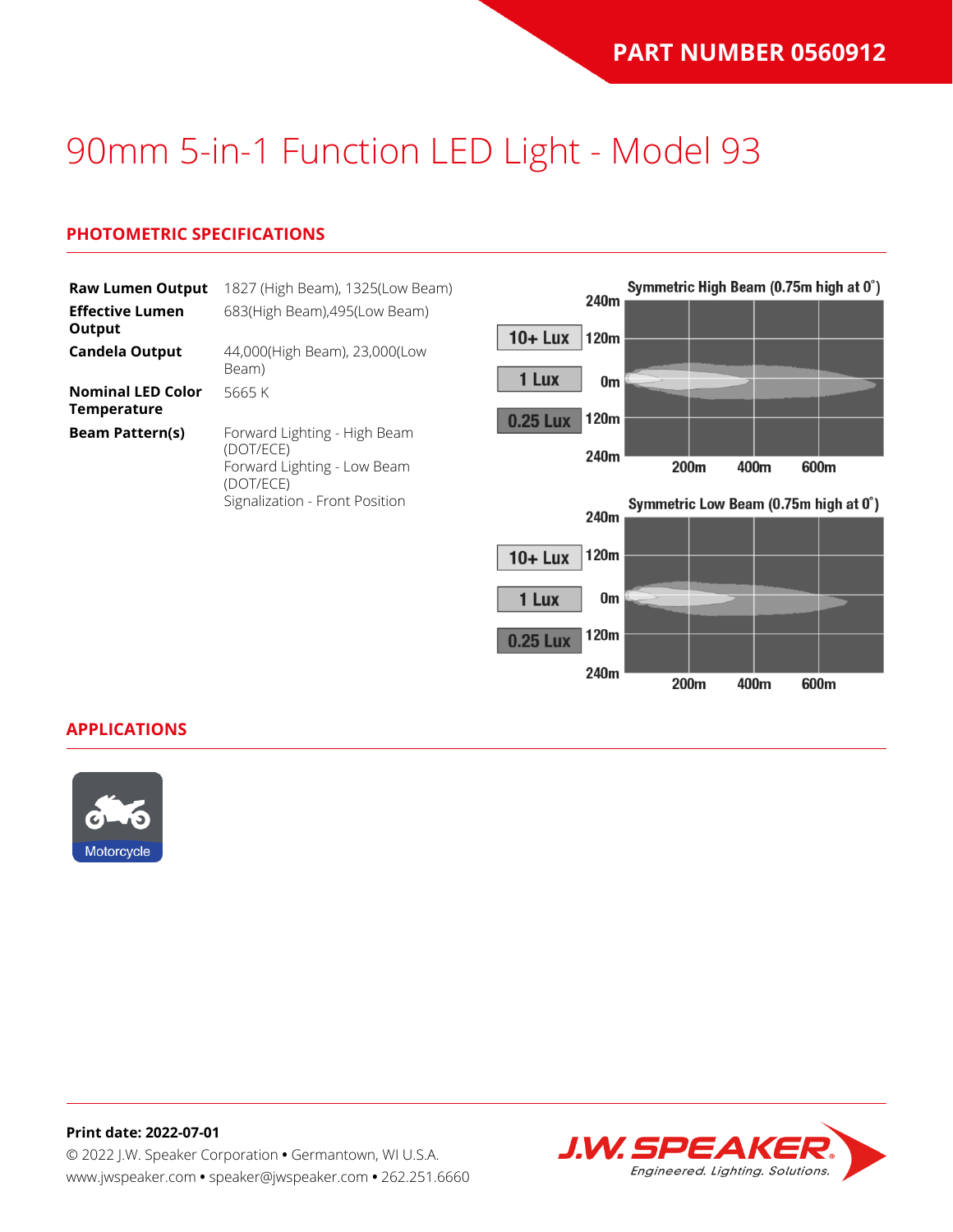### **ADDITIONAL INFORMATION**

3-point Mount for 1.5mm Mounting Frame is applicable for

- PN 0554381
- PN 0553071
- PN 0553091
- PN 0553101
- PN 0553081
- PN 0556701

• PN 0347941

3-point Mount for 3mm Mounting Frame is applicable for

• All Model 93 Lighting Options

#### **PRODUCT WARNINGS**

For California residents:

**WARNING:** Cancer and reproductive harm - [www.P65Warnings.ca.gov](https://www.p65warnings.ca.gov/).

**AVERTISSEMENT:** Cancer et effet nocif sur la reproduction - [www.P65Warnings.ca.gov.](https://www.p65warnings.ca.gov/)

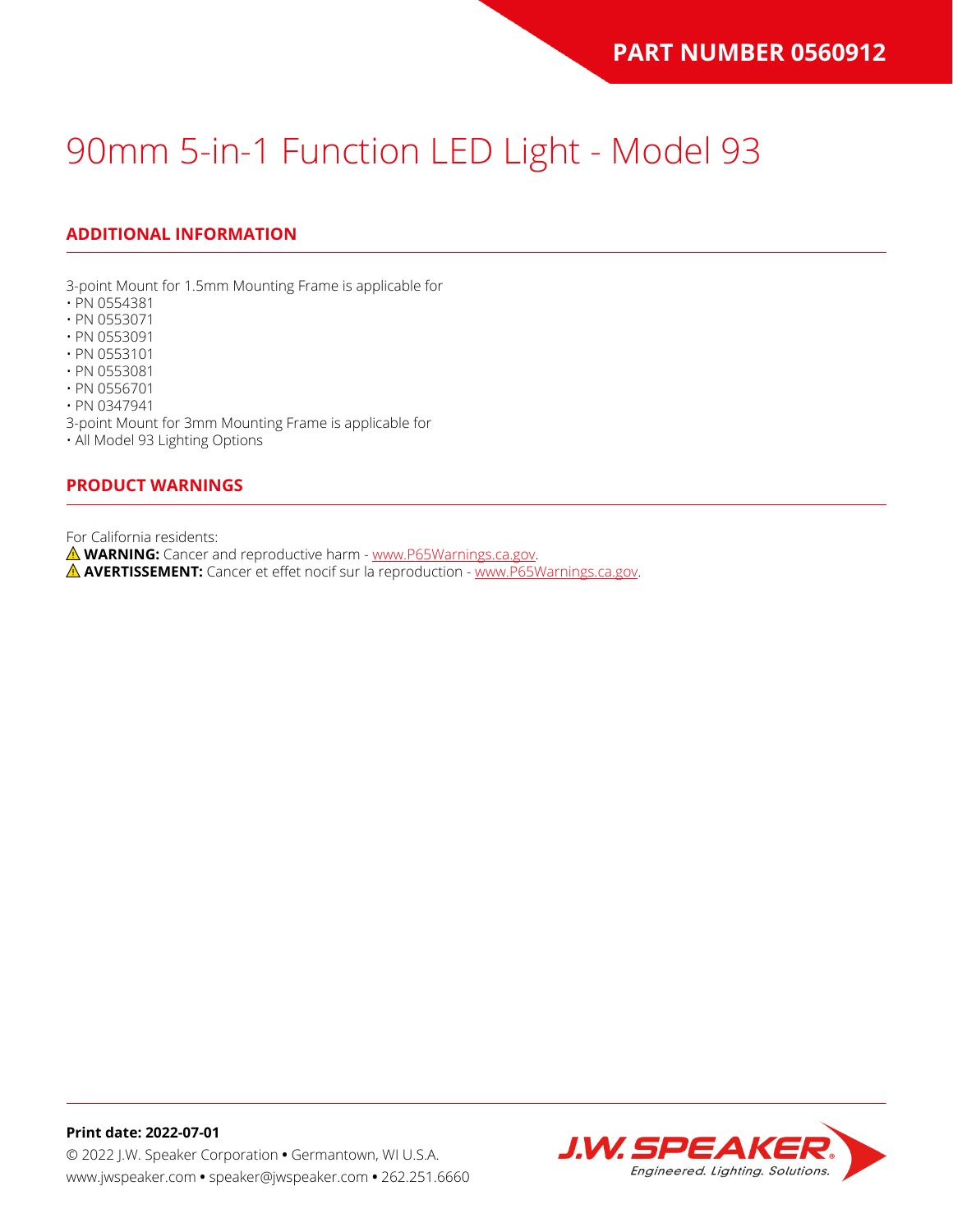#### **ACCESSORIES**



**[Part Number](https://www.jwspeaker.com/products/90mm-headlights-model-93/8001211/) [8001211](https://www.jwspeaker.com/products/90mm-headlights-model-93/8001211/)** Motorcycle Bar Mount Kit with Wiring Harness, Large



**[Part Number](https://www.jwspeaker.com/products/90mm-headlights-model-93/8001221/) [8001221](https://www.jwspeaker.com/products/90mm-headlights-model-93/8001221/)** Motorcycle Bar Mount Kit with Wiring Harness, Small



**[Part Number](https://www.jwspeaker.com/products/90mm-headlights-model-93/8001461/) [8001461](https://www.jwspeaker.com/products/90mm-headlights-model-93/8001461/)** 90mm Light 3-Point Mount for 1.5mm Mounting Frame



**[Part Number](https://www.jwspeaker.com/products/90mm-headlights-model-93/8001471/) [8001471](https://www.jwspeaker.com/products/90mm-headlights-model-93/8001471/)** 90mm Light 3-Point Mount for 3mm Mounting Frame



**[Part Number](https://www.jwspeaker.com/products/90mm-headlights-model-93/8001601/) [8001601](https://www.jwspeaker.com/products/90mm-headlights-model-93/8001601/)** Pedestal Mounting Bracket for Model 93 Single Lamp



**[Part Number](https://www.jwspeaker.com/products/90mm-headlights-model-93/8001621/) [8001621](https://www.jwspeaker.com/products/90mm-headlights-model-93/8001621/)**

Double Lamp



**[Part Number](https://www.jwspeaker.com/?post_type=part&p=26513&preview=true) [0700001](https://www.jwspeaker.com/?post_type=part&p=26513&preview=true)** Pedestal Mounting Bracket for Model 93 Motorcycle Bar Mount Kit, 20-24mm



**[Part Number](https://www.jwspeaker.com/?post_type=part&p=26512&preview=true) [0700011](https://www.jwspeaker.com/?post_type=part&p=26512&preview=true)** Motorcycle Bar Mount Kit, 25-29mm